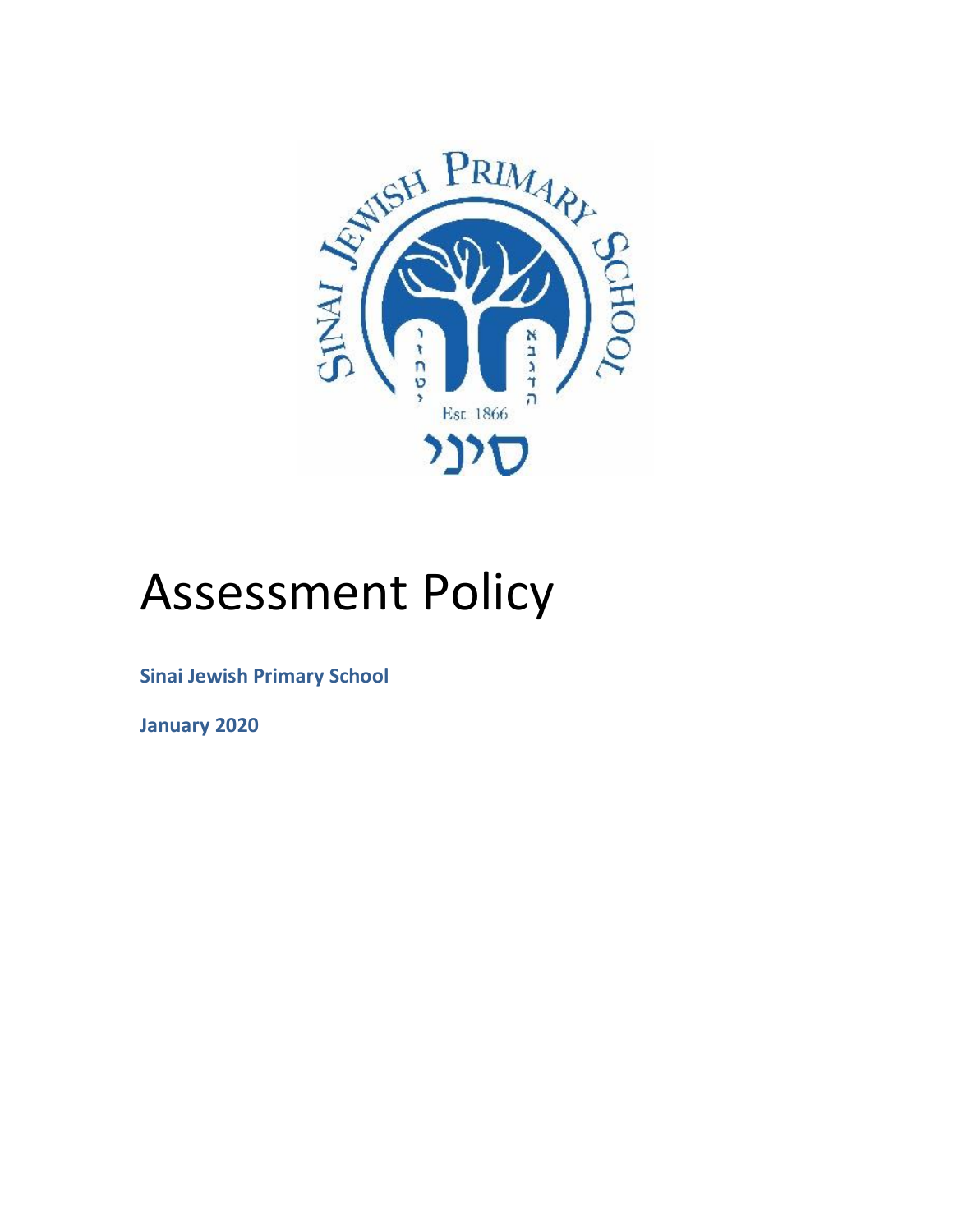# **Assessment Policy**

*"When a teacher teaches, no matter how well he or she might design a lesson, what a child learns is unpredictable. Children do not always learn what we teach. That is why the most important assessment does not happen at the end of learning – it happens during the learning, when there is still time to do something with the information."* (Dylan Wiliam, 2011)

# **Our principles:**

We believe that effective assessment is at the heart of high quality teaching and learning. Ongoing, high quality assessment is at the heart of high quality teaching and learning underpinned by our belief that all pupils can succeed. Assessment enables teachers and pupils to develop a strong understanding of strengths, areas for development and to plan for the next steps in learning. Effective assessment allows teachers to have a positive impact on the learning and progress of all pupils.

At Sinai we believe that effective assessment is about empowering pupils and teachers to engage actively and collaboratively in the teaching and learning process so that the quality of provision is highly effective resulting in all children achieving their full potential. We firmly believe that assessment systems should be designed to sit alongside our curriculum and should make sense to our staff, to our children and to our parents. We believe that effective use of formative assessment, to inform next steps in teaching and planning, is integral to effective teaching and learning. We give our children regular feedback on their learning so that they understand what they have achieved and what it is that they need to do better. This allows us to base our teaching on a detailed knowledge of each pupil. We give parents regular information on their child's progress so that teachers, children and parents are all working together to raise standards.

# **Aims and objectives of assessment in our school are:**

- To enable our children to demonstrate what they know, understand, and can do in their work and how they can apply their skills and develop mastery over learning.
- To help our children understand what they need to do next to improve their work.
- To ensure our children have the skills to engage with assessment, promoting independent learning.
- To allow teachers to shape the curriculum and their teaching to respond quickly to the learning needs of each pupil.
- To allow teachers to respond quickly to children who are in need of additional support and those whose learning could be deepened.
- To allow school leaders to gather information about the performance of individual children, groups of children and cohorts.
- To provide regular information for parents that enables them to support their children's learning.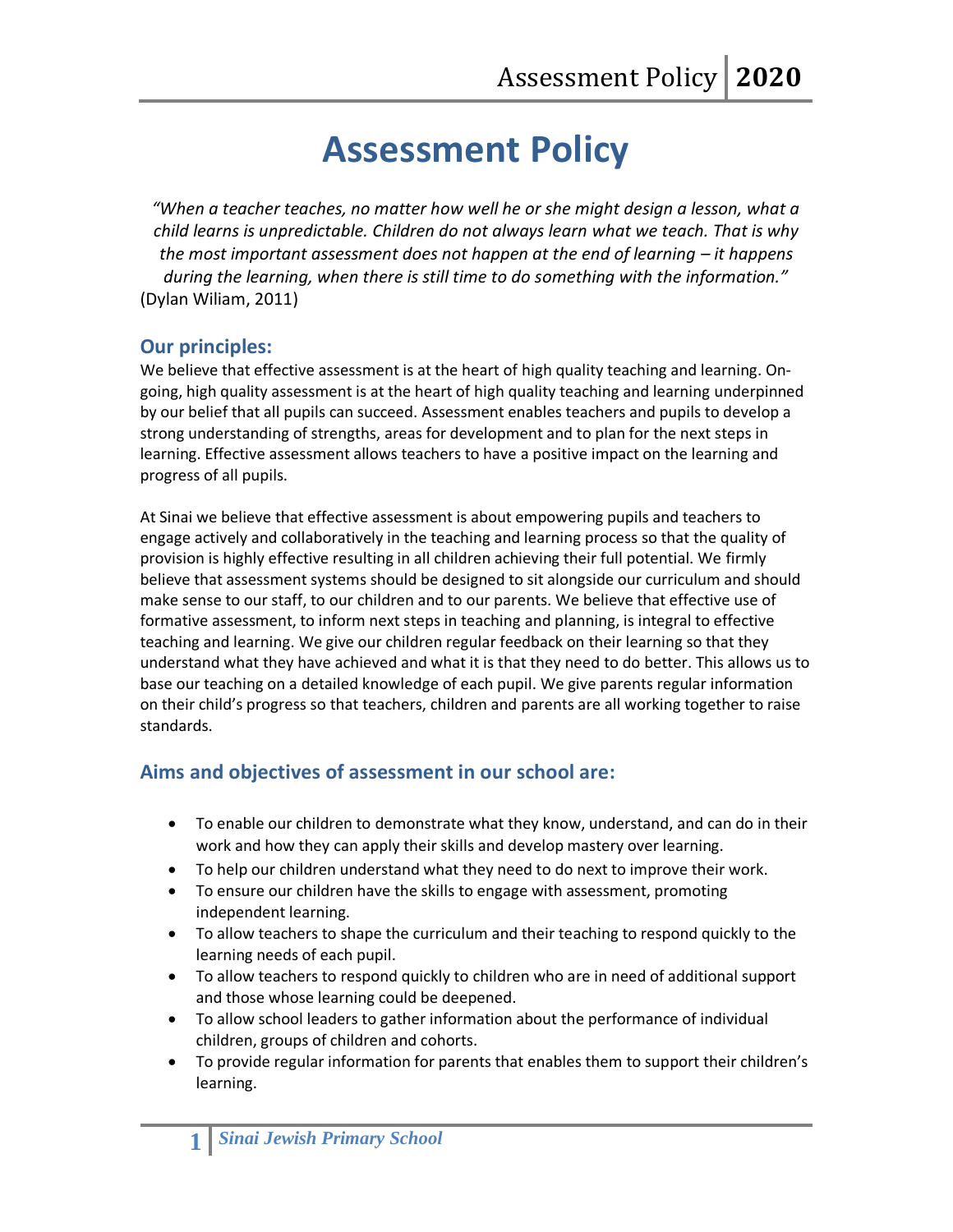To provide school leaders including governors with information that allows them to make judgements about the effectiveness of teaching and learning to inform strategic direction.

We use the National Curriculum as a starting point for all of the teaching and learning experiences that we provide for our children.

# **Legislation and guidance**

Since the removal of National Curriculum levels in 2014, schools have been free to develop their own approaches to assessment.

This policy refers to the recommendations in the *[Final Report of the Commission on Assessment](https://www.gov.uk/government/uploads/system/uploads/attachment_data/file/483058/Commission_on_Assessment_Without_Levels_-_report.pdf)  [without Levels.](https://www.gov.uk/government/uploads/system/uploads/attachment_data/file/483058/Commission_on_Assessment_Without_Levels_-_report.pdf)*

It also refers to statutory reporting requirements set out in *[the Education \(Pupil Information\)](http://www.legislation.gov.uk/uksi/2005/1437/schedule/1/made)  [\(England\) Regulations 2005: schedule 1.](http://www.legislation.gov.uk/uksi/2005/1437/schedule/1/made)*

#### **Our processes:**

We use three main forms of assessment; in-school formative, in-school summative, and national standardised summative assessment.

# *In-school formative assessment (Assessment for Learning)*

Ongoing teacher assessment is central to pupils making good progress. Assessment for Learning focuses on how children learn and is central to classroom practice and learning. Learning outcomes are shared with pupils and teachers discuss with pupils how learning outcomes can be achieved. AfL takes place on a daily basis and is integral to teaching and learning. We plan our lessons with learning objectives and provide steps to success to support pupils in English and Maths. Marking of work, discussions and observations inform the ongoing assessments of pupils.

#### During lessons:

Within lessons, teachers regularly use the following formative (on-going) assessment strategies to check learning and monitor progress:

- Rich question and answer sessions during lessons to evaluate pupil understanding, identify gaps or misconceptions and deepen children's learning
- Ongoing observation
- Opportunities for pupils to make their learning visible for example on miniwhiteboards
- Discussions between staff working with groups of pupils
- Verbal and written feedback
- A review of prior learning
- Self-assessment against the steps to success
- Pupil response to marking and feedback to close gaps in learning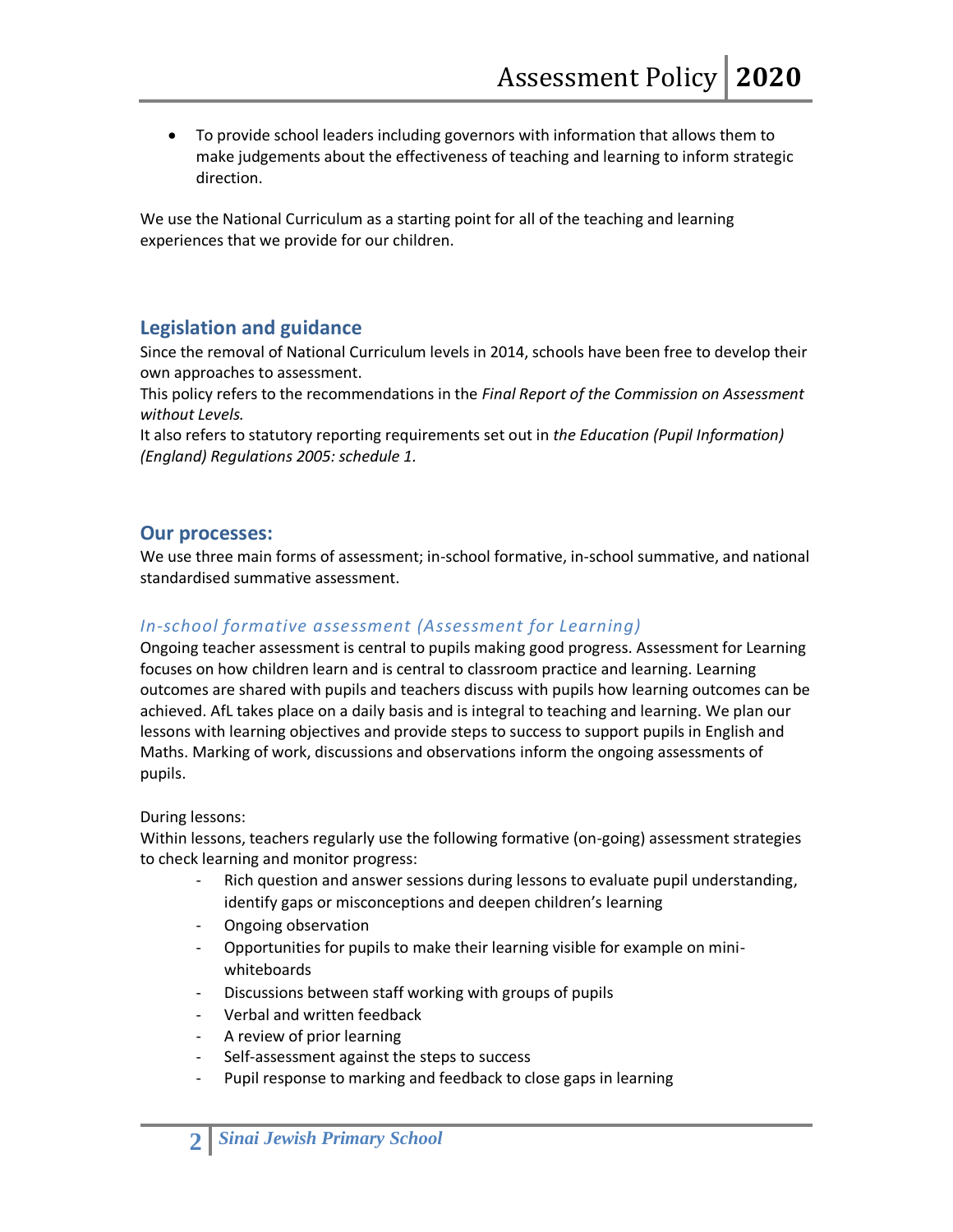- Linked learning interventions adult led focus group work in class to respond to the needs of groups of learners
- Plenaries are used to ensure that children reflect on their learning and to ascertain if objectives have been met.

#### Before lessons:

Teachers use the schools medium term plans (based on the National Curriculum) and progression documents to plan effectively for whole class, groups of learners and individuals. Teachers review their plans daily to take into account misconceptions and gaps in learning from previous lessons. This will help develop questioning, differentiation and steps to success.

#### After lessons:

At the end of each lesson, teachers' complete a marking and feedback booklet based on the whether children have met or not met specific learning objectives set for that lesson. They will also use their teacher knowledge about children's participation. This booklet is then shared with teaching assistants to ensure everyone has responsibility for closing gaps in children's learning prior to the next lesson. Year groups regularly evaluate the effectiveness of their provision prior to planning the following week's lessons. This is done through discussing marking children's work and moderation during end of day reviews of teaching and learning. It enables teachers to be very clear on the content that children have learnt and where further practice and consolidation is needed.

#### *In school – Summative Assessment*

Every term teachers make summative judgments about each child's learning. In Years 1 – 6 we have adopted a system developed by Hertfordshire's Local Authority - Herts for Learning for recording assessment data on SIMs termly. We use the following terms to describe the children's attainment: below, working towards, secure and above age related expectations.

The expectations for learning are divided into key phases:

Phase A (A0,A1,A2,A3,A4,A5,A6)= based on the new expectations for children in Years 1-2 Phase B (B0,B1,B2,B3,B4,B5,B6)= based on the new expectations for children in Years 3-4 Phase C (C0,C1,C2,C3,C4,C5,C6) = based on the new expectations for children in Years 5-6

There are steps of progress within each phase, with the expectation to progress 3 steps of throughout the year. (see age related expectations chart)

Along with on-going teacher assessments, more formal assessments are carried out each term. All subject areas have a set of objectives (based on the National Curriculum), which represent the key learning in that year group. Teachers use a combination of these tests, assessments and learning in class (based on teacher knowledge) to make a judgement as to what level the children are at ie A0, A1, A2. This gives a broader view of progress for the teacher and learner using national standards and expectations.

Teacher assessments are entered on to the schools tracking system where progress and attainment can be tracked, Data is recorded using SIMs.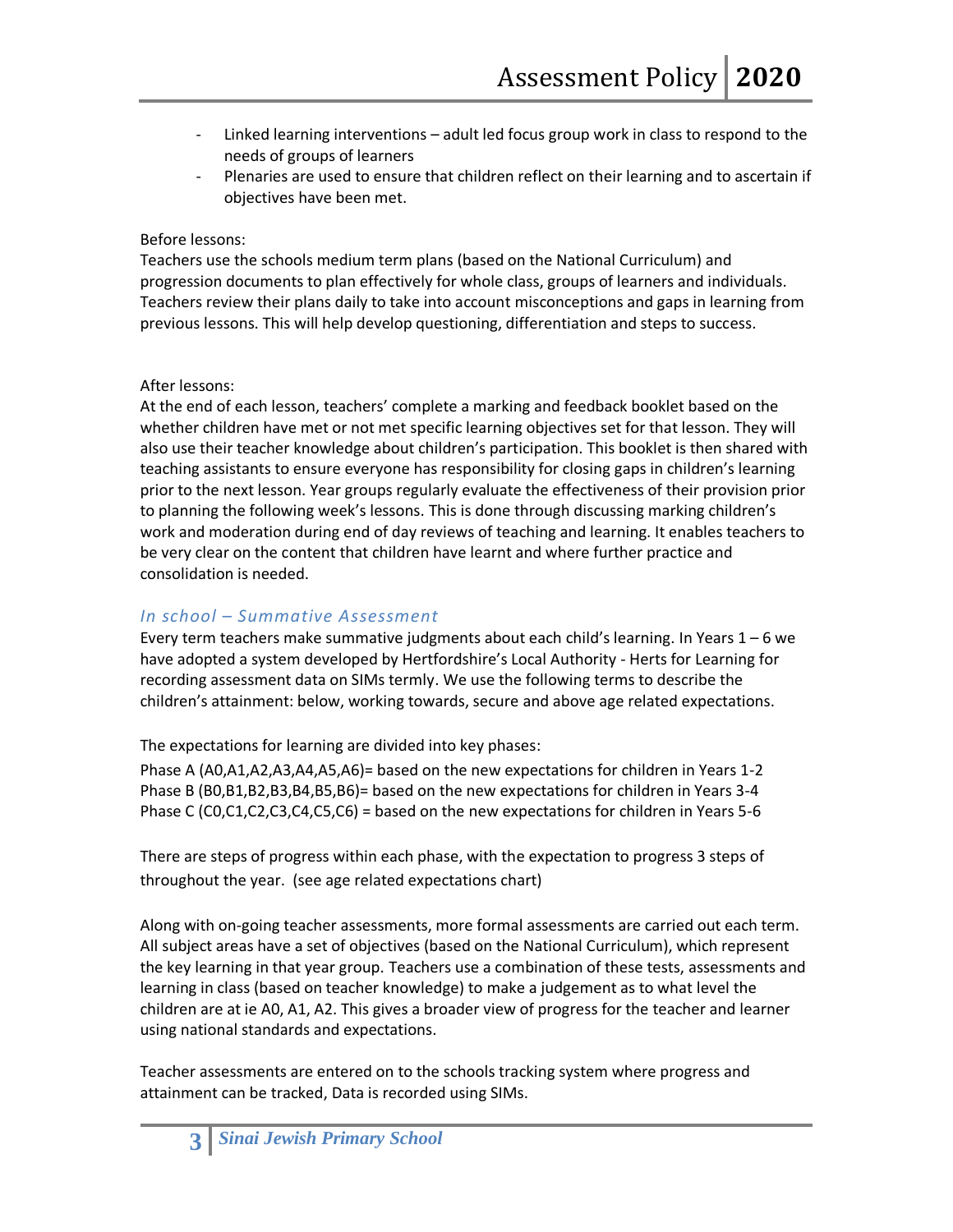These

| Age Related Expectations |                |                        |                |                |                |                |                |                |                |                |                |                  |      |
|--------------------------|----------------|------------------------|----------------|----------------|----------------|----------------|----------------|----------------|----------------|----------------|----------------|------------------|------|
|                          | Autumn         |                        |                | Spring         |                |                | Summer         |                |                |                |                |                  |      |
| Year 1                   | 40/<br>60      | <b>ELG</b>             | A0             | A1             | <b>ELG</b>     | A <sub>0</sub> | A <sub>1</sub> | A2             | A <sub>0</sub> | A <sub>1</sub> | A2             | A <sub>3</sub>   |      |
| Year 2                   | A <sub>1</sub> | A <sub>2</sub>         | A <sub>3</sub> | A <sub>4</sub> | A2             | A <sub>3</sub> | A <sub>4</sub> | A <sub>5</sub> | A <sub>3</sub> | AA             | <b>A5</b>      | A6               | $A+$ |
| Year 3                   | A <sub>4</sub> | A <sub>5</sub>         | A <sub>6</sub> | <b>B1</b>      | A5             | A <sub>6</sub> | <b>B1</b>      | <b>B2</b>      | <b>A6</b>      | <b>B1</b>      | <b>B2</b>      | B <sub>3</sub>   |      |
| Year 4                   | <b>B1</b>      | <b>B2</b>              | <b>B3</b>      | <b>B4</b>      | <b>B2</b>      | <b>B3</b>      | <b>B4</b>      | <b>B5</b>      | <b>B3</b>      | <b>B4</b>      | <b>B5</b>      | <b>B6</b>        | $B+$ |
| Year 5                   | <b>B4</b>      | <b>B5</b>              | <b>B6</b>      | C <sub>1</sub> | <b>B5</b>      | <b>B6</b>      | C <sub>1</sub> | C <sub>2</sub> | <b>B6</b>      | C <sub>1</sub> | C <sub>2</sub> | C <sub>3</sub>   |      |
| Year 6                   | C1             | C <sub>2</sub>         | C <sub>3</sub> | C <sub>4</sub> | C <sub>2</sub> | C <sub>3</sub> | C <sub>4</sub> | C <sub>5</sub> | C <sub>3</sub> | C <sub>4</sub> | C <sub>5</sub> | C <sub>6</sub>   | $C+$ |
|                          |                |                        |                |                |                |                |                |                |                |                |                |                  |      |
| <b>Below</b>             |                | <b>Broadly in line</b> |                |                |                | Secure         |                |                | <b>Beyond</b>  |                |                | <b>Mastering</b> |      |

#### *Years 1-6*

Summative judgments are used in conjunction with the above table to support teachers' judgments. They allow teachers to gain consistency within and across year groups and make comparisons between the work of individuals and groups of learners.

#### *Reading – expectations*

At the end of each term the children in Years 1-6 complete reading assessments. This together with the children's reading levels, PM benchmarking for years 1 and 2, Accelerated Reader for year 2-6 and teacher assessment's made in weekly guided reading sessions informs teacher's judgements. Teachers use the above to obtain a 'HFL' key phase level.

#### *Writing – expectations*

As part of our two week writing cycle all children in Years 1-6 complete an independent 'long write'. Teachers then mark this piece of writing once it has been edited independently by the children. When marking teachers must use the writing checklists for their year group, these consist of age related objectives from the National Curriculum. Teachers must tick the objectives when there is evidence in each piece of writing.

At the end of each term teachers assess children's writing by using at least 6 pieces of independent writing. At this time teachers then need to make a judgement to obtain a 'HFL' key phase level. Moderation is an essential part of this process and will take place, as a year group with a member of SLT at the end of term. In addition staff are expected to hold one to one writing conferencing sessions with all children on a regular basis.

Following recent government guidelines writing is independent if children have been taught something and apply that learning themselves. Therefore staff are encouraged not to set a 'cold' task, but plan a guided piece of writing as in normal teaching. Teachers are asked when modelling, not to model the exact task the children will be completing, but model within the same genre. All input before the writing is acceptable, as is use of steps to success. Children can (and should be encouraged) to use dictionaries and word banks. Children should be given time to edit this piece of work including correcting spellings.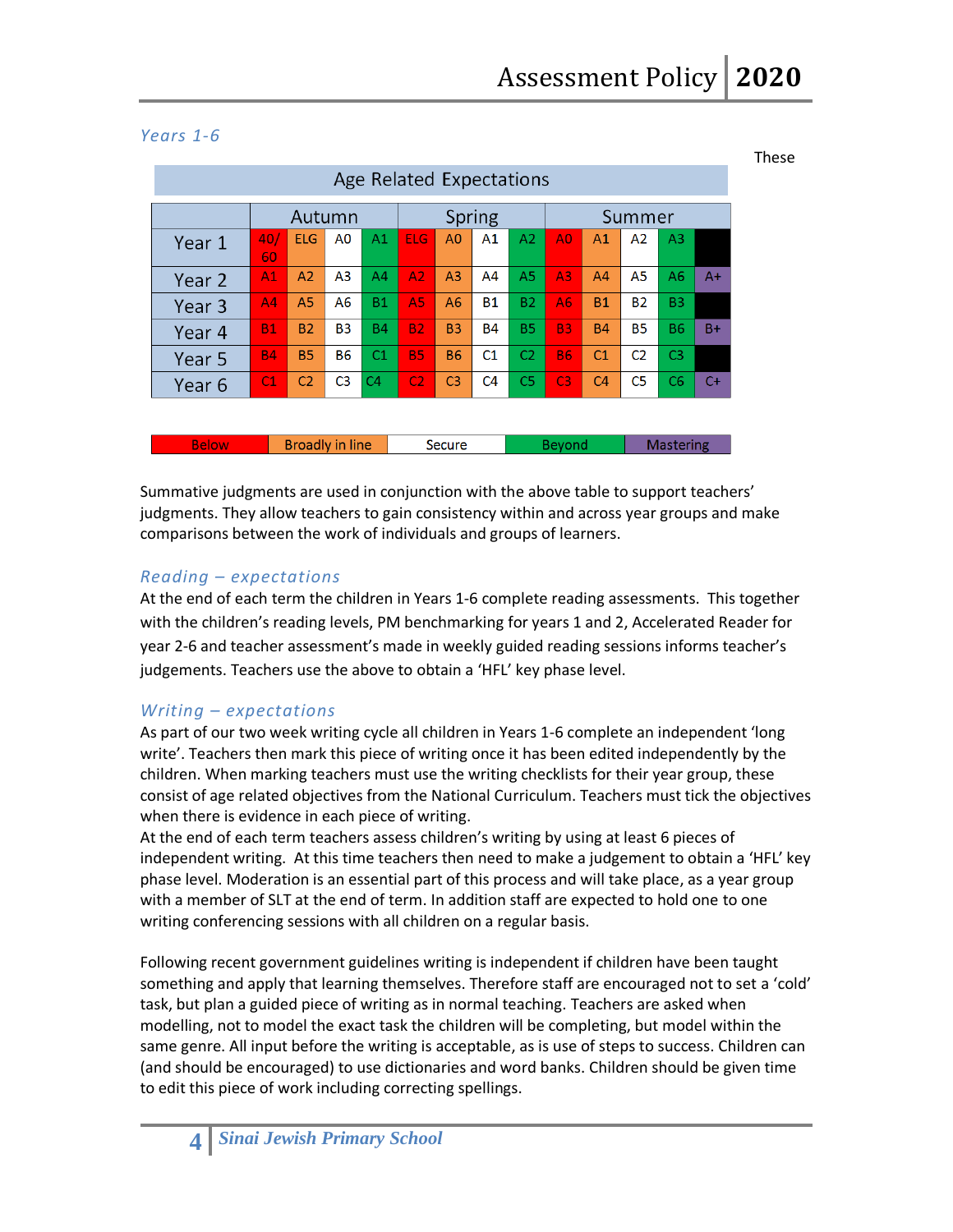Clarification on evidence for writing that is allowed as 'working independently' – from standards and teaching agency:

'If writing evidence has been redrafted by the pupil, this is acceptable as independent work. The redrafted work may be in response to self, peer, or group evaluation, or after discussion with the teacher. Pupils can also independently use classroom resources such as dictionaries, thesauruses, word banks, classroom displays, books or websites. It would not be independent if the work was modelled or heavily scaffolded, copied or paraphrased or where the teacher has directed the pupil to change specific words or punctuation.'

Writing is not considered to be independent if it is a result of:

- Slow writing;
- Over detailed steps to success;

- Direct feedback. For example, if a teacher had said to a child "have a think about the adjectives you have used" and the child went on to identify some areas to improve that would be acceptable. But "change the word 'nice' to something more interesting" would be too direct. - Spellcheck is enabled on digital devices.

#### *Maths – expectations*

Throughout the term Maths is assessed continually and used to inform planning and teaching. Teachers use regular AFL strategies and marking as well as end of unit tests to adapt planning and support individuals and groups of learners. Teachers complete individual spreadsheets outlining the National Curriculum objectives for that year group. These are dated (at least three times) when children have shown sufficient evidence for completing this objective.

Teacher's complete White Rose Maths Hub tests at the end of every term, there are two papers – arithmetic and reasoning. Data is then entered onto spreadsheets saved on the school's shared drive. Teachers must use these scores and individual dated spreadsheets alongside teacher judgment to obtain a 'HFL' key phase level.

# *Early Years*

Nursery and Reception track their children using Development Matters (DM) statements in line with the EYFS Curriculum. Evidence is collected through observation and discussion and these are recorded in pupils learning journeys, Maths books and English books. Photographic evidence is also collected along with pupil quotations. Along with any written work, these form the basis of on-going teacher assessments in line with national expectations.

Within 2 weeks of the children starting a 'baseline' assessment is carried out. On entry to Nursery and Reception staff will use their professional judgement to assess the age band the children are working 'within' across the EYFS 17 areas of learning.

In the final term of the EYFS practitioners must review information from all sources to make a judgement for each child, for each ELG. The judgement must say whether the child's learning and development is:

- best described by the level of development expected at the end of the EYFS (expected)
- not yet at the level of development expected at the end of the EYFS (emerging)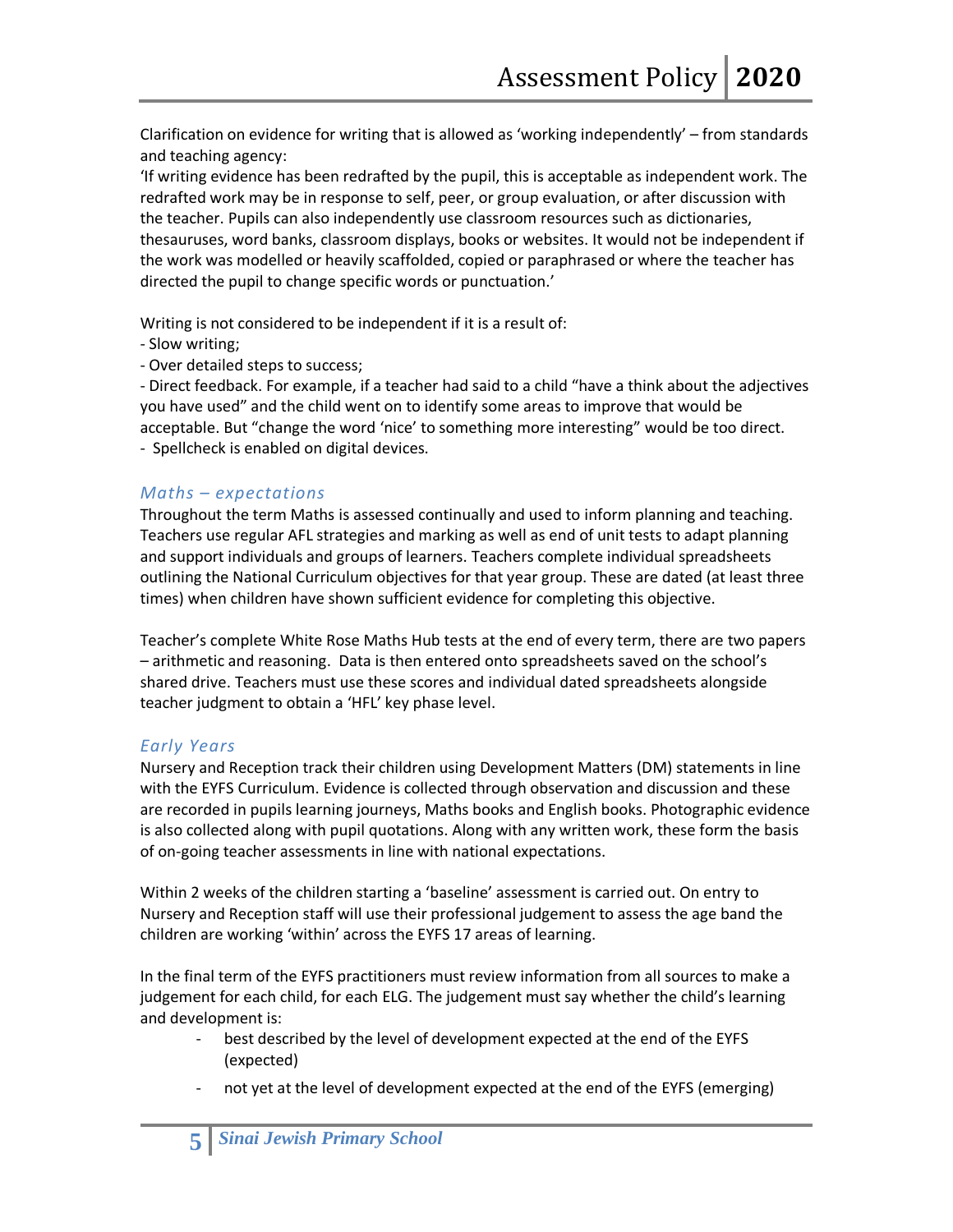beyond the level of development expected at the end of the EYFS (exceeding)

Practitioners must refer to the exemplification materials. These illustrate the standard expected for each ELG at the end of the EYFS.

Practitioners must also comments on general progress including the characteristics of effective learning.

| Age and Stage of Learning | Age Related Expectations | Steps through each Band             |
|---------------------------|--------------------------|-------------------------------------|
| Early Years – Nursery     | 30 - 50 months band      | beginning (B) within (W) secure (S) |
| Early Years – Reception   | 40 - 60 months band      | beginning (B) within (W) secure (S) |

# *Assessment within the Foundation Subject Areas*

On-going teacher assessment at the beginning, during lessons and at the end of each unit are used to assess pupil attainment. This is against the national curriculum objectives using 'Key Assessment Criteria' developed by subject leaders. Teachers make termly assessments against these year group criteria for each topic covered.

Science: teachers use a combination of teacher knowledge and formal assessments to obtain a 'HFL' key phase level for science at the end of every term. Teachers will use tests to assess scientific knowledge and update the Science assessment grids at the end of each topic for every pupil.

#### *National standardised summative assessment*

Nationally standardised assessments are used to provide information on how children are performing in comparison to children nationally. All teachers working in the year groups where standardised assessments take place have a clear understanding of the national expectations. These assessments provide the school, governors and parents with information on how the school is performing in comparison to schools nationally.

| KeyStage/         | Subject/Area                  | Performance descriptors        | Form of testing/     |
|-------------------|-------------------------------|--------------------------------|----------------------|
| <b>Year Group</b> |                               |                                | assessment           |
|                   | Baseline Assessment on entry  | All aspects are measured using | Teacher assessment   |
|                   | to the school                 | development matters stages     | plus moderation with |
|                   |                               | at either: 22-36 months, 30-50 | local schools        |
|                   |                               | months, 40-60 months, Early    |                      |
|                   |                               | <b>Learning Goals</b>          |                      |
|                   | End of Early Years assessment | All aspects are measured using |                      |
|                   | in all aspects of learning    | development matters stages     |                      |
|                   | Prime Areas:                  | at either: 22-36 months, 30-50 |                      |

#### **Assessment Schedule**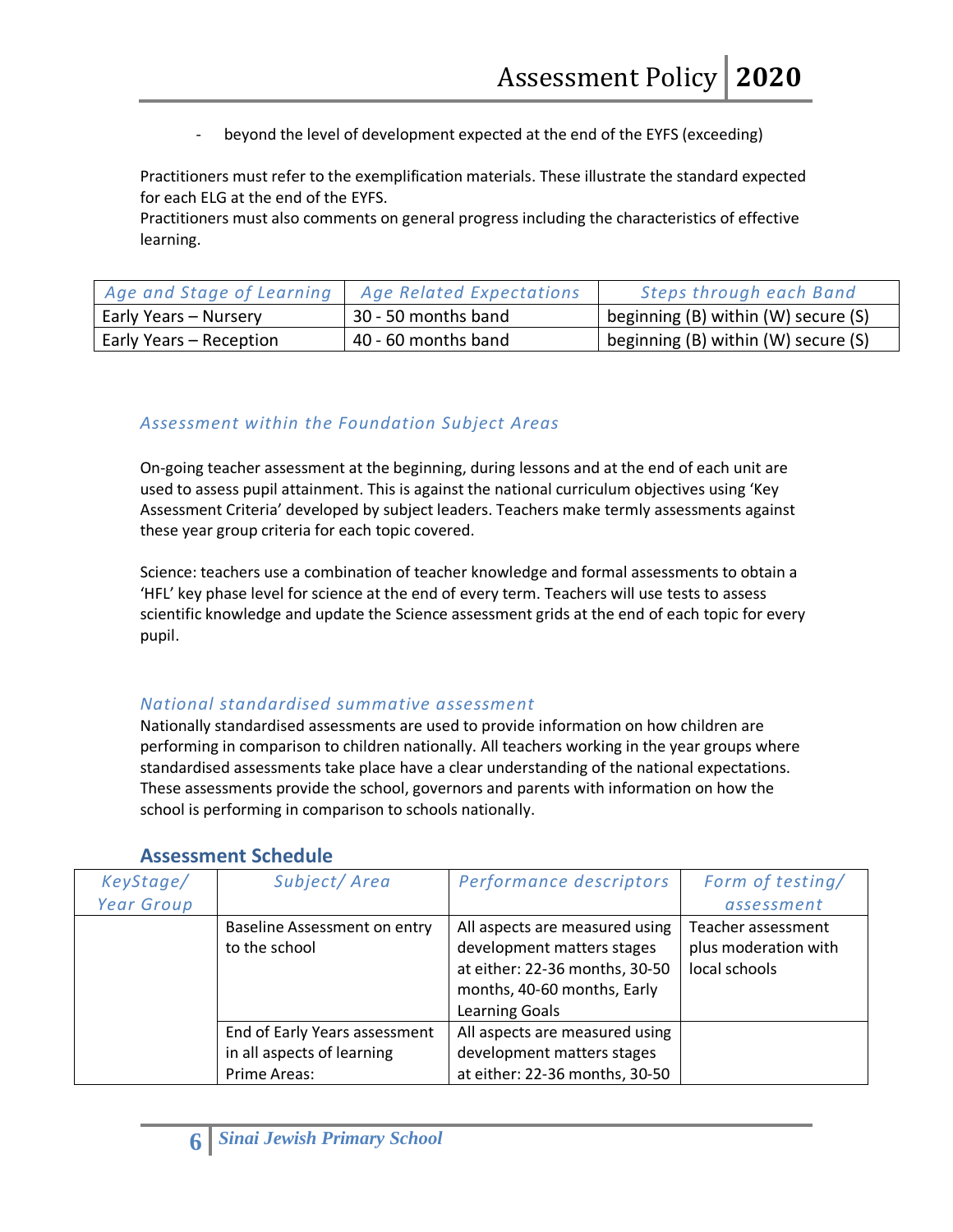Assessment Policy **2020**

|                    | • communication and              | months, 40-60 months, Early      |                            |
|--------------------|----------------------------------|----------------------------------|----------------------------|
|                    | language                         | <b>Learning Goals</b>            | Teacher assessment         |
|                    | · physical development           |                                  | plus moderation with       |
|                    |                                  |                                  | local schools Local        |
|                    | · personal development           |                                  | Authority moderates        |
|                    | <b>Specific Areas:</b>           |                                  |                            |
|                    | • Literacy                       |                                  | 25% of schools each        |
|                    | • Mathematics                    |                                  | year                       |
|                    | • Understanding the World        |                                  |                            |
| Early Years        | • Expressive Arts and Design     |                                  |                            |
|                    | Good Level of Development:       | All aspects are measured         |                            |
|                    | Children must attain Early       | using: Emerging, Expected,       |                            |
|                    | Learning Goals in all prime      | Exceeding. To achieve a Good     |                            |
|                    | areas plus Early Learning Goals  | Level of Development (to be      |                            |
|                    | in literacy and mathematics      | ready for the KS1 curriculum)    |                            |
|                    |                                  | children must be work at the     |                            |
|                    |                                  | expected or exceeding stage      |                            |
|                    |                                  | of the Early Learning Goals.     |                            |
| Key Stage/         | Subject/Area                     | Performance descriptors          | Form of testing/           |
| <b>Year Group</b>  |                                  |                                  | assessment                 |
| Year 1 Phonics     | <b>Phonics reading Screening</b> | Children are judged to be: At    | Read a list of phonetic    |
| Screening (with    | Test                             | age related expectation          | words accurately.          |
| retake if required |                                  | (achieved the pass mark) Or      |                            |
| in Year 2)         |                                  | Working towards age related      |                            |
|                    |                                  | expectation (below the pass      |                            |
|                    |                                  | mark). They will have to re-sit  |                            |
|                    |                                  | the screening test in Year 2.    |                            |
| Key Stage 1 (End   | Reading                          | In Reading, Writing and          | Children sit tests for     |
| of Year 2)         | Writing                          | mathematics, children will be    | Reading, and Maths         |
|                    | Grammar, Punctuation and         | judged to be:                    | (grammar, punctuation      |
|                    | Spelling                         | Working towards the expected     | and spelling is optional). |
|                    | Mathematics                      | standard                         | These are used to          |
|                    | Science                          | Working at the expected          | inform teacher             |
|                    |                                  | standard                         | assessment. Local          |
|                    |                                  | Working at greater depth         | Authority moderates        |
|                    |                                  |                                  | 25% of schools each        |
|                    |                                  | In Science children will be      | year                       |
|                    |                                  | judged to be: Working at the     |                            |
|                    |                                  | expected standard or not         | Writing and Science are    |
|                    |                                  | having met the expected          | based on teacher           |
|                    |                                  | standard.                        | assessments.               |
| Key Stage/         | Subject/Area                     | Performance descriptors          | Form of testing/           |
| <b>Year Group</b>  |                                  |                                  | assessment                 |
| Key Stage 2 (end   | Maths - multiplication tables    | Children will be tested on their | There will be a 3 week     |
| of Year 4)         | check assessment                 | ability to fluently recall their | window in June where       |
|                    |                                  | multiplication tables.           | children will complete     |
|                    |                                  |                                  | the test on a screen -     |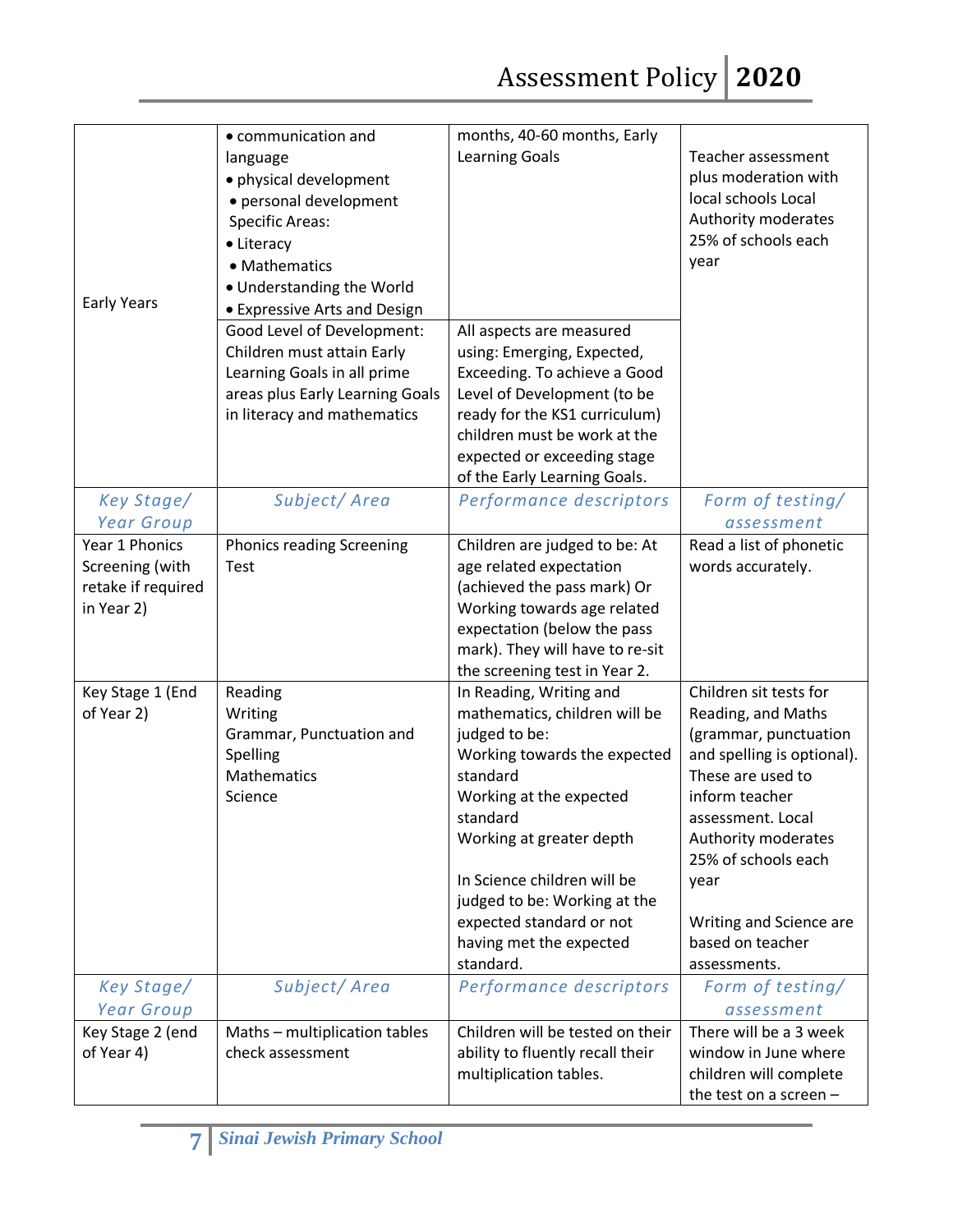|                  |                          | There is no confirmed pass    | laptop, desktop or     |
|------------------|--------------------------|-------------------------------|------------------------|
|                  |                          | mark at the time of writing.  | tablet.                |
| Key Stage 2 (End | Reading                  | In Reading, Writing and       | Children sit tests for |
| of Year 6)       | Writing                  | Mathematics, children will be | Reading, Grammar       |
|                  | Grammar, Punctuation and | judged to be:                 | Punctuation and        |
|                  | <b>Spelling</b>          |                               | Spelling and Maths.    |
|                  | <b>Mathematics</b>       | Working towards the expected  |                        |
|                  | Science                  | standard                      | Teacher assessment of  |
|                  |                          | Working at the expected       | Writing will be        |
|                  |                          | standard                      | submitted.             |
|                  |                          | Working at greater depth      |                        |
|                  |                          |                               | Local Authority        |
|                  |                          | In Science children will be   | moderates 25% of       |
|                  |                          | judged to be: Working at the  | schools each year for  |
|                  |                          | expected standard or not      | Writing judgements.    |
|                  |                          | having met the expected       |                        |
|                  |                          | standard.                     |                        |

#### *Moderation*

Moderation is used to help ensure consistency and accuracy of assessment judgements. We ensure consistency in teacher assessments by:

- Ensuring all year groups follow given objectives and guidelines
- Discussing consistency in planning sessions
- Moderating within and across year groups using progression documents
- Moderating as a whole school
- Joining local authority moderation activities

Both teacher assessments and formal assessments are moderated by Senior Leaders and Subject Leaders to ensure consistency every term.

#### *Inclusion*

Assessing at an early stage is essential to ensure children are effectively supported to overcome difficulties.

The Graduated Approach is the template for our system of identifying children with SEND and addressing their needs and forms part of our whole school system of monitoring and evaluating the progress and attainment of all pupils.

Where children are identified as not making sufficient progress regardless of high quality teaching and differentiated learning, the school will seek to remove barriers to learning and put effective additional or different educational provision in place. This begins the cycle of 'Assess, Plan, Do, Review' with the child at the centre of the process. *See appendix for 'Four Part Cycle'*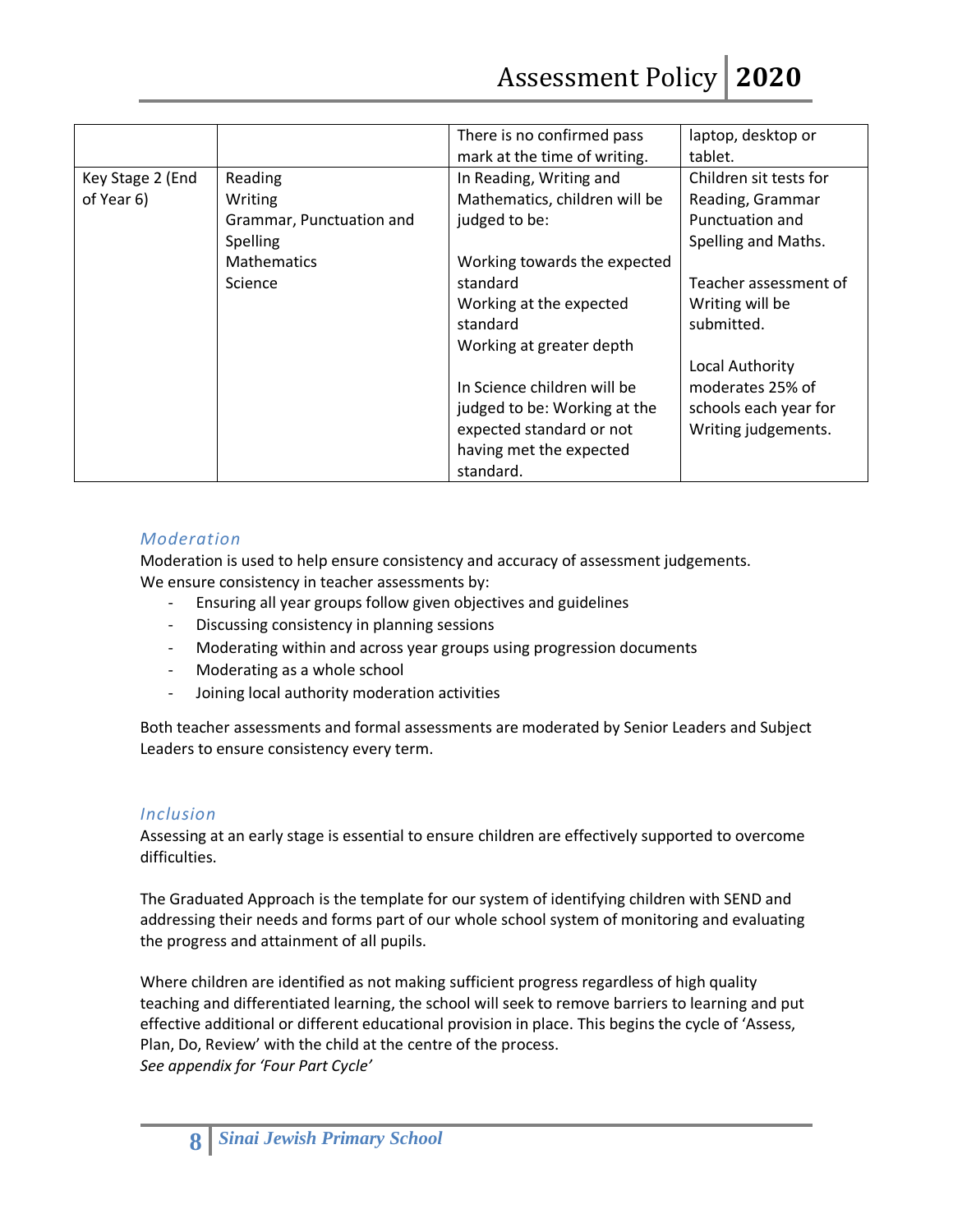Progress for all children identified as 'School Support' will be monitored regularly against their personal targets.

Careful consideration must be given when administering tests for children working below age related expectations. Specific access arrangements will be applied depending on the complex needs of the individual child; these may include; one to one support, reader where allowed, rest breaks, scribe, manipulatives where allowed.

Additional time can be considered for children with an EHCP or specific diagnosed learning difficulties.

# **Tracking**

All children from Nursery through to Yr6 are tracked using data collected within school. We regularly evaluate the effectiveness of teaching, learning and assessment by collecting data on the number of children working within age related expectations. This assessment information is used by subject leaders and year leaders to identify pupils who are falling behind and those who need additional support so that teaching can be adjusted and where appropriate, additional provision can be made. Where teacher assessment highlights children who grasp concepts rapidly, teachers work to develop deeper learning through application and problem solving as opposed to accelerating them up through the bands.

SLT are responsible for ensuring that consistent and regular assessment takes place and that teachers are given guidance and support in delivering them. Assessment information is used to evaluate provision and improve practice through feedback and advice.

Assessment data informs performance management targets to ensure pupil progress is at the heart of whole school improvement. SLT review data to prioritise focus groups termly/annually.

# **Pupil Progress Meetings**

Pupil Progress Meetings take place at the end of every term. Teacher's complete grids prior to the meeting: highlighting interventions and areas of concern. They are an opportunity to discuss individual pupils' progress with SLT, ensuring accountability. Following assessment, data is analysed by the DHT and Pupil Progress Meetings are held with all staff to identify pupils who may require further intervention and support. The monitoring cycle, including lesson observations ensures that these pupils are a focus, ensuring they make accelerated progress and are addressed during teaching.

#### **Marking**

We use formative marking to develop a dialogue for learning between the teacher and pupil. (see marking policy)

# **Communication with parents**

Parents/ Guardians are kept informed about their child's progress in school. We encourage parents to contact the school if they have concerns about any aspect of their child's work.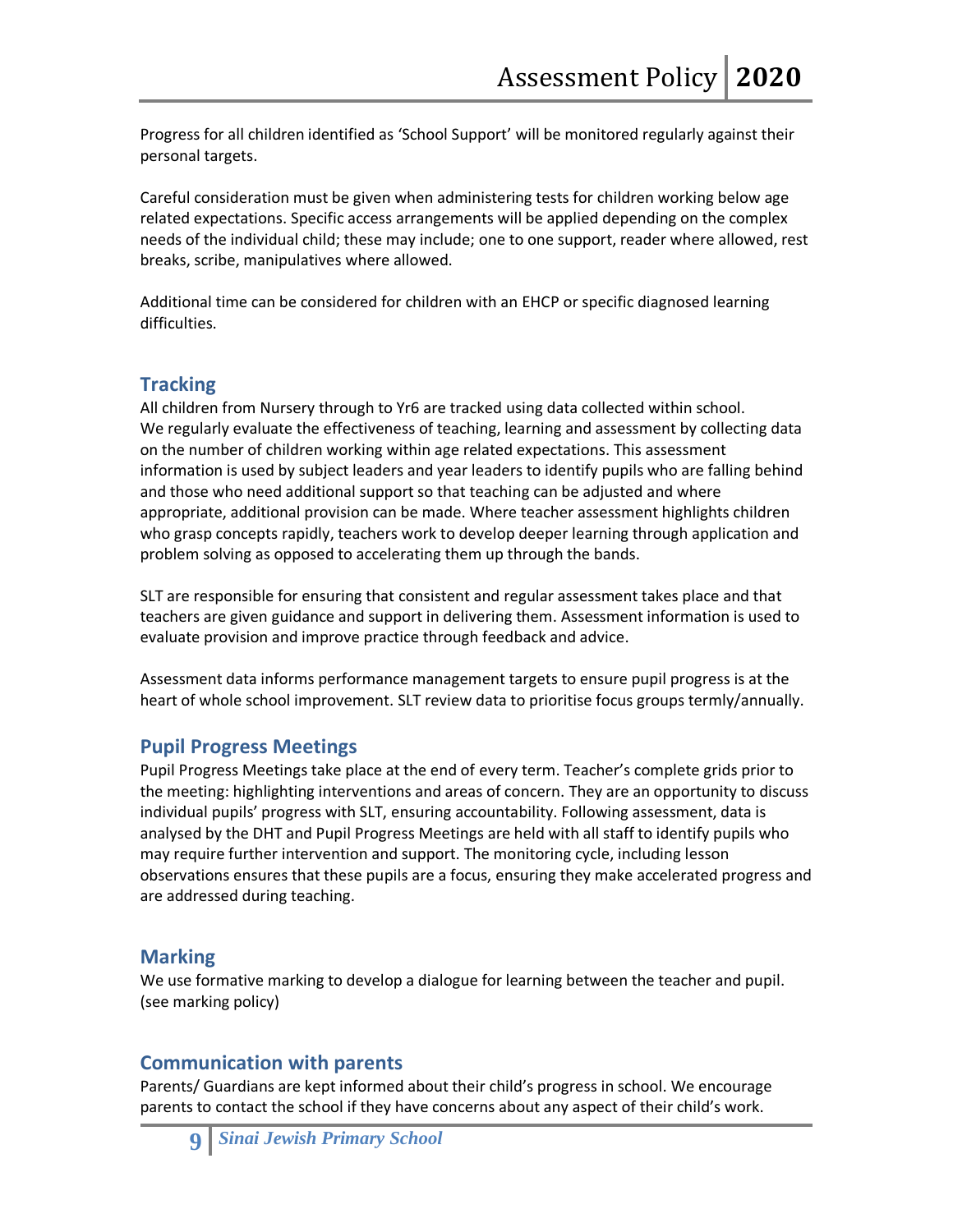At termly learning consultation meetings, teachers discuss with parents the children's academic acheivements, the progress that children have made and their next steps in learning. The annual report to parents is used to report children's achievements in each area of learning, their personal development and behaviour and to report progress and attainment. Details of pupils' achievements in the National Tests in Years 2 and 6 are sent to parents with each pupil's annual report.

# **Growth mindset**

Children learn through making mistakes. When providing feedback and when marking we give praise for persistence, effort and resilience, rather than for being 'clever'. Wherever possible, praise highlights the effort, skill, process or attitude, rather than the person. At Sinai, we aim to keep groupings flexible. Children often work collaboratively in mixed attainment pairings and small groups. In this way, we have found that children learn from each other and challenge themselves more. They understand that being able to explain learning to a peer will, in fact, enhance their own learning. They place fewer limits on their learning and have higher expectations of what they can achieve. This, consequently, has improved the attainment of all our pupils.

In some year groups we use setting to teach the children at a varied pace and level.

# **Children new to the school.**

Diagnostic assessments in English; Reading, Writing and phonics as well as Maths are used to ascertain the levels of children who start school mid-way through the year.

# **Training**

After joining the school, all teachers will be provided with a copy of this policy and it will form part of the induction program. In all staff meetings and training, there will be an emphasis on teachers having a good understanding of assessment and assessment practice. The Assessment Leader will ensure that best practice is shared and endeavour to keep up to date with latest research.

#### **Review**

This Assessment Policy will be reviewed by the senior leadership team every 3 years.

Ratified by Curriculum Committee:

Signed

Date for next review of this document: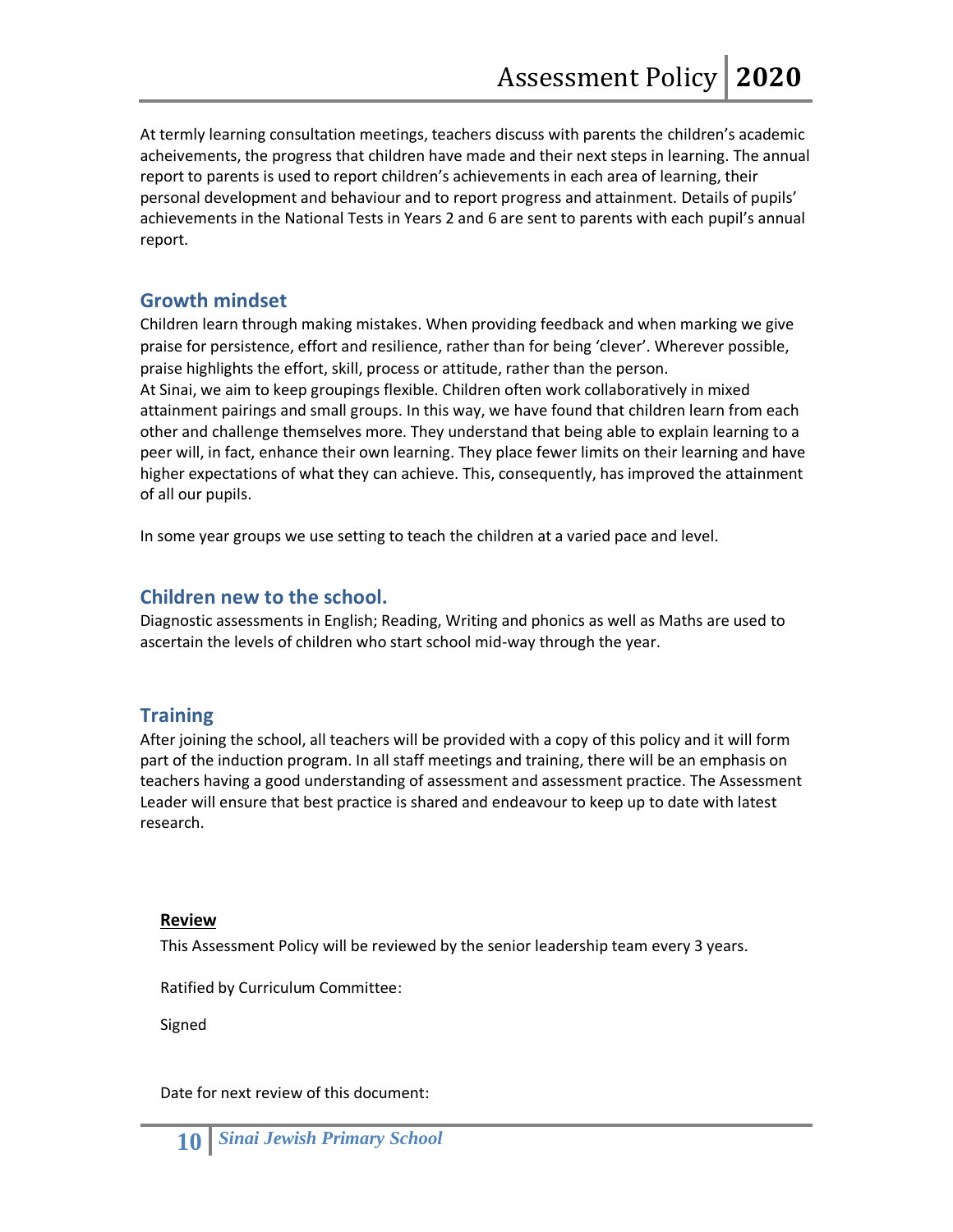#### Appendix

#### **The four part cycle:**



**Assess:** We will ensure that both formative and summative assessments are carried out rigorously to ensure that the child's needs are met and that each child's progress and development is carefully tracked compared to their peers and national expectations. We will listen to the views and experience of parents/carers and the pupil. In Reading and Maths some children may need to be tested on lower year group tests for Reading and Maths to allow correct judgement and obtain a 'HFL' key phase level. In some cases we will draw on assessments and guidance from other education professionals e.g. Educational Psychologists, health and social services.

**Plan:** Where SEND Support is required the teacher and Inclusion Leader/SENDCO will put together a plan outlining the adjustments, interventions and support that will be put in place for the pupil, including a date when this will be reviewed. Individual Targets (these are known as Personal Learning Goals PLG) for the pupil will be shared with her/him using child friendly language and with parents/carers. If the PLG's have not been met staff and parents will meet to put a plan in action (school provision map or an individual support plan) this will be evaluated termly.

**Do:** The class teacher is responsible for working with the pupil on a daily basis. She/he will also liaise closely with TAs or specialists who provide support set out in the plan and monitor the progress being made. The SENCO will provide support, guidance and advice for the teacher.

**Review:** The plan, including the impact of the support and interventions, will be reviewed each term by the teacher and Inclusion Leader, as well as involving the parent/carer and the pupil. This will inform the planning of next steps for a further period or where successful the removal of the pupil from SEND Support.

This four part cycle, known as the graduated response enables earlier decisions and actions to be revisited and refined with a growing understanding of the pupil's needs and what supports the pupil in making good progress. It draws on more detailed approaches and more specialist expertise in successive cycles.